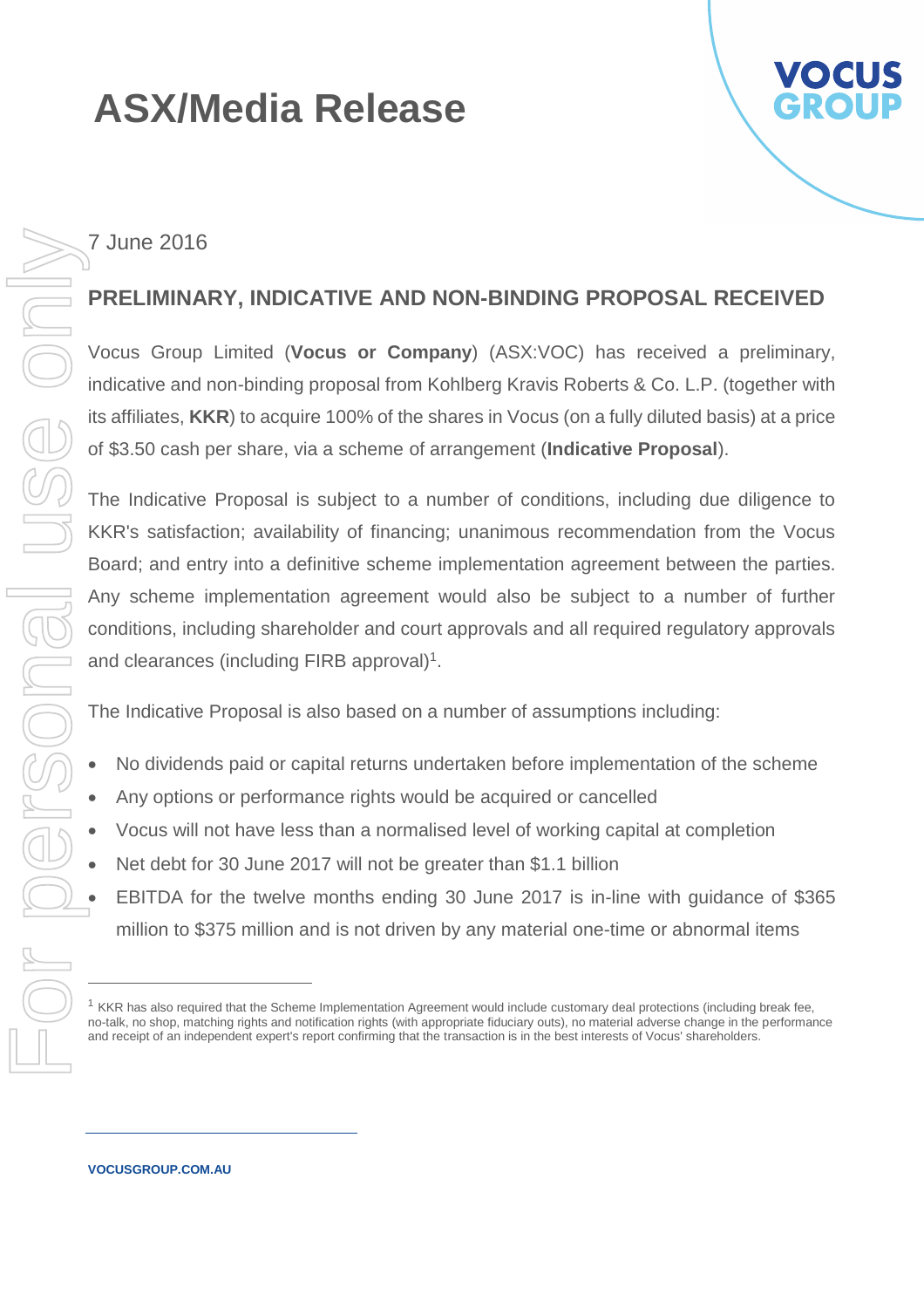## **ASX/Media Release**

- 
- Vocus' existing asset base is maintained and there are no material divestments

The Vocus Board of Directors has formed an Independent Board Committee (**IBC**) to review and assess the Indicative Proposal. The IBC is chaired by David Spence, the independent Chairman of Vocus, and also includes Jon Brett, Craig Farrow, Robert Mansfield, and Rhoda Phillippo who comprise the other non-executive directors from the Vocus Board.

The Vocus Board notes that there is no certainty the Indicative Proposal will result in an offer for Vocus, what the terms of any offer would be, or whether there will be a recommendation by the Vocus Board.

**Vocus shareholders do not need to take any action in response to the Indicative Proposal and the Vocus Board will update shareholders when the IBC has completed its assessment.** 

The Vocus Board remains fully committed to acting in the best interests of, and maximising value for, Vocus shareholders.

Vocus has appointed Credit Suisse and Goldman Sachs as its financial advisors and Allens as its legal advisor.

– ENDS –

For further information, please contact:

| <b>Kelly Hibbins</b>                            | <b>Jim Kelly</b>                |
|-------------------------------------------------|---------------------------------|
| <b>GM Investor Relations and Communications</b> | Domestique Consulting           |
| P: +61 2 8316 9856                              | M: +61 412 549 083              |
| M: +61 414 609 192                              | <b>Debra Mansfield</b>          |
|                                                 | <b>Corporate Communications</b> |
| E: kelly.hibbins@vocus.com.au                   | $P: +61396746569$               |

**VOCUSGROUP.COM.AU**